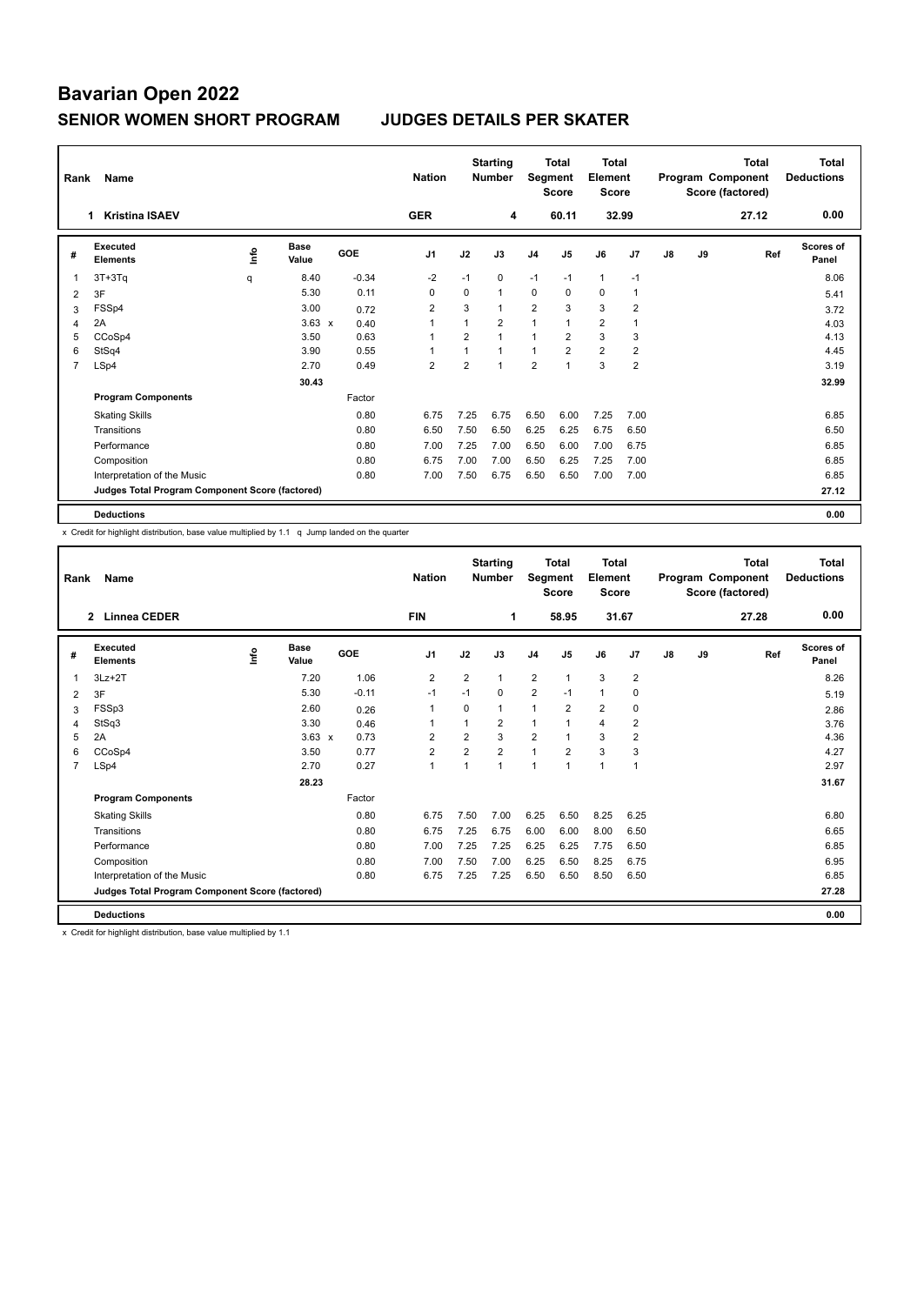| Rank | Name                                            |    |                      |            | <b>Nation</b>  |                | <b>Starting</b><br><b>Number</b> | Segment        | <b>Total</b><br><b>Score</b> | <b>Total</b><br>Element<br><b>Score</b> |                |    |    | <b>Total</b><br>Program Component<br>Score (factored) | <b>Total</b><br><b>Deductions</b> |
|------|-------------------------------------------------|----|----------------------|------------|----------------|----------------|----------------------------------|----------------|------------------------------|-----------------------------------------|----------------|----|----|-------------------------------------------------------|-----------------------------------|
|      | <b>Taylor Lynn MORRIS</b><br>3                  |    |                      |            | <b>ISR</b>     |                | 10                               |                | 56.24                        |                                         | 30.64          |    |    | 25.60                                                 | 0.00                              |
| #    | Executed<br><b>Elements</b>                     | ۴ů | <b>Base</b><br>Value | <b>GOE</b> | J <sub>1</sub> | J2             | J3                               | J <sub>4</sub> | J <sub>5</sub>               | J6                                      | J <sub>7</sub> | J8 | J9 | Ref                                                   | Scores of<br>Panel                |
| 1    | 3Lz                                             |    | 5.90                 | $-0.35$    | $-1$           | 0              | $-1$                             | $\mathbf 0$    | $-1$                         | $\mathbf 0$                             | $-1$           |    |    |                                                       | 5.55                              |
| 2    | 2A                                              |    | 3.30                 | 0.59       | 2              | $\overline{2}$ | 2                                | $\overline{2}$ | 2                            | $\mathbf{1}$                            | -1             |    |    |                                                       | 3.89                              |
| 3    | FSSp4                                           |    | 3.00                 | 0.18       | $\mathbf 0$    | $\mathbf{1}$   | $\Omega$                         | $\mathbf{1}$   | $\overline{2}$               | $\Omega$                                |                |    |    |                                                       | 3.18                              |
| 4    | $3Lo+2T$                                        |    | $6.82 \times$        | 0.59       | 1              | $\overline{2}$ | $\overline{1}$                   | 2              |                              | 0                                       | $\overline{1}$ |    |    |                                                       | 7.41                              |
| 5    | CCoSp4                                          |    | 3.50                 | 0.63       | -1             | $\overline{2}$ | $\mathbf{1}$                     | $\overline{2}$ | $\overline{2}$               | $\overline{2}$                          | $\overline{2}$ |    |    |                                                       | 4.13                              |
| 6    | StSq3                                           |    | 3.30                 | 0.26       | 1              | $\overline{1}$ | $\Omega$                         | $\mathbf{1}$   | $\overline{1}$               | $\mathbf 0$                             | 1              |    |    |                                                       | 3.56                              |
| 7    | LSp4                                            |    | 2.70                 | 0.22       | $\overline{1}$ | 1              | $\overline{1}$                   | $-1$           | $\overline{1}$               | $\mathbf 0$                             | $\overline{1}$ |    |    |                                                       | 2.92                              |
|      |                                                 |    | 28.52                |            |                |                |                                  |                |                              |                                         |                |    |    |                                                       | 30.64                             |
|      | <b>Program Components</b>                       |    |                      | Factor     |                |                |                                  |                |                              |                                         |                |    |    |                                                       |                                   |
|      | <b>Skating Skills</b>                           |    |                      | 0.80       | 6.75           | 7.00           | 6.50                             | 6.50           | 6.50                         | 6.25                                    | 6.00           |    |    |                                                       | 6.50                              |
|      | Transitions                                     |    |                      | 0.80       | 6.75           | 6.75           | 6.25                             | 6.25           | 5.00                         | 5.50                                    | 6.00           |    |    |                                                       | 6.15                              |
|      | Performance                                     |    |                      | 0.80       | 6.50           | 7.25           | 6.50                             | 6.50           | 6.00                         | 6.00                                    | 6.50           |    |    |                                                       | 6.40                              |
|      | Composition                                     |    |                      | 0.80       | 6.75           | 7.00           | 6.75                             | 6.50           | 5.50                         | 6.00                                    | 6.25           |    |    |                                                       | 6.45                              |
|      | Interpretation of the Music                     |    |                      | 0.80       | 6.75           | 7.00           | 6.75                             | 6.50           | 5.75                         | 6.25                                    | 6.25           |    |    |                                                       | 6.50                              |
|      | Judges Total Program Component Score (factored) |    |                      |            |                |                |                                  |                |                              |                                         |                |    |    |                                                       | 25.60                             |
|      | <b>Deductions</b>                               |    |                      |            |                |                |                                  |                |                              |                                         |                |    |    |                                                       | 0.00                              |

x Credit for highlight distribution, base value multiplied by 1.1

| Rank           | Name                                            |         | <b>Nation</b>        |         | <b>Starting</b><br><b>Number</b> | Segment | <b>Total</b><br><b>Score</b> | <b>Total</b><br>Element<br><b>Score</b> |                |                          |                | <b>Total</b><br>Program Component<br>Score (factored) | <b>Total</b><br><b>Deductions</b> |       |                           |
|----------------|-------------------------------------------------|---------|----------------------|---------|----------------------------------|---------|------------------------------|-----------------------------------------|----------------|--------------------------|----------------|-------------------------------------------------------|-----------------------------------|-------|---------------------------|
|                | 4 Nicole SCHOTT                                 |         |                      |         | <b>GER</b>                       |         | 3                            |                                         | 55.59          | 26.19                    |                |                                                       |                                   | 29.40 | 0.00                      |
| #              | Executed<br><b>Elements</b>                     | ١nf٥    | <b>Base</b><br>Value | GOE     | J <sub>1</sub>                   | J2      | J3                           | J <sub>4</sub>                          | J5             | J6                       | J7             | J8                                                    | J9                                | Ref   | <b>Scores of</b><br>Panel |
|                | $3F+2T$                                         |         | 6.60                 | $-0.85$ | $-1$                             | $-1$    | $-2$                         | $-2$                                    | $-2$           | $-1$                     | $-2$           |                                                       |                                   |       | 5.75                      |
| 2              | Lo*                                             | $\star$ | 0.00                 | 0.00    |                                  |         |                              |                                         |                | $\overline{\phantom{a}}$ |                |                                                       |                                   |       | 0.00                      |
| 3              | FCSp4                                           |         | 3.20                 | 0.70    | 2                                | 3       | 2                            | $\mathbf{1}$                            | 3              | $\overline{2}$           | 2              |                                                       |                                   |       | 3.90                      |
| 4              | 2A                                              |         | $3.63 \times$        | 0.92    | 3                                | 3       | 3                            | $\overline{2}$                          | $\overline{2}$ | 3                        | 3              |                                                       |                                   |       | 4.55                      |
| 5              | CCoSp4                                          |         | 3.50                 | 0.98    | 3                                | 3       | $\overline{2}$               | 2                                       | 3              | 3                        | 3              |                                                       |                                   |       | 4.48                      |
| 6              | StSq3                                           |         | 3.30                 | 0.92    | 3                                | 3       | 3                            | $\mathbf{1}$                            | $\overline{2}$ | $\overline{4}$           | 3              |                                                       |                                   |       | 4.22                      |
| $\overline{7}$ | LSp4                                            |         | 2.70                 | 0.59    | 3                                | 3       | $\overline{2}$               | $\overline{2}$                          | $\overline{2}$ | $\overline{2}$           | $\overline{2}$ |                                                       |                                   |       | 3.29                      |
|                |                                                 |         | 22.93                |         |                                  |         |                              |                                         |                |                          |                |                                                       |                                   |       | 26.19                     |
|                | <b>Program Components</b>                       |         |                      | Factor  |                                  |         |                              |                                         |                |                          |                |                                                       |                                   |       |                           |
|                | <b>Skating Skills</b>                           |         |                      | 0.80    | 7.50                             | 8.00    | 7.50                         | 6.25                                    | 7.00           | 8.50                     | 7.50           |                                                       |                                   |       | 7.50                      |
|                | Transitions                                     |         |                      | 0.80    | 7.25                             | 7.75    | 7.25                         | 6.00                                    | 5.75           | 8.00                     | 7.25           |                                                       |                                   |       | 7.10                      |
|                | Performance                                     |         |                      | 0.80    | 7.25                             | 7.50    | 7.50                         | 6.00                                    | 6.75           | 8.00                     | 7.00           |                                                       |                                   |       | 7.20                      |
|                | Composition                                     |         |                      | 0.80    | 7.50                             | 7.75    | 7.75                         | 6.25                                    | 6.50           | 8.50                     | 7.50           |                                                       |                                   |       | 7.40                      |
|                | Interpretation of the Music                     |         |                      | 0.80    | 7.50                             | 8.00    | 7.50                         | 6.25                                    | 7.25           | 8.25                     | 7.50           |                                                       |                                   |       | 7.55                      |
|                | Judges Total Program Component Score (factored) |         |                      |         |                                  |         |                              |                                         |                |                          |                |                                                       |                                   |       | 29.40                     |
|                | <b>Deductions</b>                               |         |                      |         |                                  |         |                              |                                         |                |                          |                |                                                       |                                   |       | 0.00                      |
|                | $\sim$                                          |         | $\sim$               | .       |                                  |         |                              |                                         |                |                          |                |                                                       |                                   |       |                           |

\* Invalid element x Credit for highlight distribution, base value multiplied by 1.1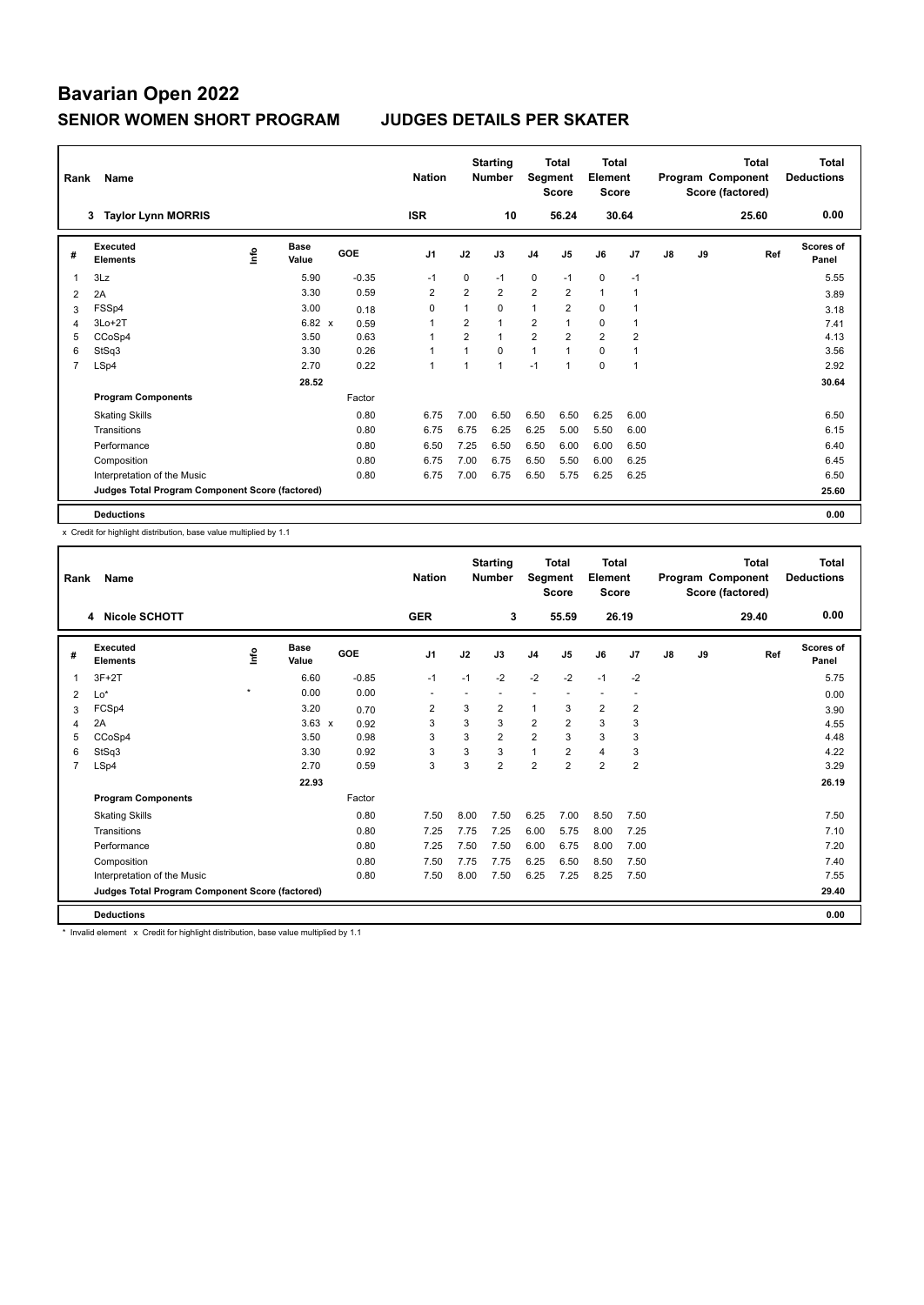| Rank           | Name                                            |    |                      |         | <b>Nation</b>  |                | <b>Starting</b><br><b>Number</b> | Segment        | <b>Total</b><br><b>Score</b> | <b>Total</b><br>Element<br><b>Score</b> |                |    |    | <b>Total</b><br>Program Component<br>Score (factored) | <b>Total</b><br><b>Deductions</b> |
|----------------|-------------------------------------------------|----|----------------------|---------|----------------|----------------|----------------------------------|----------------|------------------------------|-----------------------------------------|----------------|----|----|-------------------------------------------------------|-----------------------------------|
|                | Sophia SCHALLER<br>5.                           |    |                      |         | <b>AUT</b>     |                | 11                               |                | 55.52                        |                                         | 28.76          |    |    | 26.76                                                 | 0.00                              |
| #              | <b>Executed</b><br><b>Elements</b>              | ۴ů | <b>Base</b><br>Value | GOE     | J <sub>1</sub> | J2             | J3                               | J4             | J <sub>5</sub>               | J6                                      | J <sub>7</sub> | J8 | J9 | Ref                                                   | Scores of<br>Panel                |
| 1              | $3T+3T<<$                                       | << | 5.50                 | $-2.10$ | $-5$           | $-5$           | $-5$                             | $-5$           | $-5$                         | $-5$                                    | $-5$           |    |    |                                                       | 3.40                              |
| $\overline{2}$ | 3Lo                                             |    | 4.90                 | 0.69    | $\overline{1}$ | $\mathbf{1}$   | 2                                | $\overline{2}$ | $\overline{2}$               | $\mathbf{1}$                            | 1              |    |    |                                                       | 5.59                              |
| 3              | SSp4                                            |    | 2.50                 | 0.40    | $\overline{2}$ | $\overline{2}$ | $\Omega$                         | $\mathbf 0$    | $\overline{2}$               | $\overline{2}$                          | $\overline{2}$ |    |    |                                                       | 2.90                              |
| 4              | 2A                                              |    | $3.63 \times$        | 0.46    | $\overline{2}$ | 1              | $\overline{2}$                   | 1              | $\overline{2}$               | $\mathbf{1}$                            |                |    |    |                                                       | 4.09                              |
| 5              | StSq4                                           |    | 3.90                 | 0.78    | $\overline{2}$ | 3              | $\overline{2}$                   | $\overline{2}$ | $\overline{2}$               | $\overline{2}$                          | -1             |    |    |                                                       | 4.68                              |
| 6              | FCSp4                                           |    | 3.20                 | 0.70    | $\overline{2}$ | 3              | $\overline{2}$                   | $\mathbf 0$    | $\overline{2}$               | 3                                       | $\overline{2}$ |    |    |                                                       | 3.90                              |
| 7              | CCoSp4                                          |    | 3.50                 | 0.70    | $\overline{1}$ | 3              | $\overline{2}$                   | $\overline{1}$ | $\overline{2}$               | $\overline{2}$                          | 3              |    |    |                                                       | 4.20                              |
|                |                                                 |    | 27.13                |         |                |                |                                  |                |                              |                                         |                |    |    |                                                       | 28.76                             |
|                | <b>Program Components</b>                       |    |                      | Factor  |                |                |                                  |                |                              |                                         |                |    |    |                                                       |                                   |
|                | <b>Skating Skills</b>                           |    |                      | 0.80    | 7.00           | 7.25           | 7.00                             | 6.75           | 6.50                         | 6.75                                    | 6.00           |    |    |                                                       | 6.80                              |
|                | Transitions                                     |    |                      | 0.80    | 6.50           | 7.25           | 6.50                             | 6.50           | 6.00                         | 6.25                                    | 5.75           |    |    |                                                       | 6.35                              |
|                | Performance                                     |    |                      | 0.80    | 7.25           | 7.50           | 7.00                             | 6.50           | 6.25                         | 6.50                                    | 5.75           |    |    |                                                       | 6.70                              |
|                | Composition                                     |    |                      | 0.80    | 7.00           | 7.25           | 7.00                             | 6.75           | 6.25                         | 7.00                                    | 6.25           |    |    |                                                       | 6.80                              |
|                | Interpretation of the Music                     |    |                      | 0.80    | 7.25           | 7.50           | 6.75                             | 6.75           | 6.25                         | 7.00                                    | 6.25           |    |    |                                                       | 6.80                              |
|                | Judges Total Program Component Score (factored) |    |                      |         |                |                |                                  |                |                              |                                         |                |    |    |                                                       | 26.76                             |
|                | <b>Deductions</b>                               |    |                      |         |                |                |                                  |                |                              |                                         |                |    |    |                                                       | 0.00                              |

<< Downgraded jump x Credit for highlight distribution, base value multiplied by 1.1

| Rank           | Name                                            |         |                      |         | <b>Nation</b>  |                | <b>Starting</b><br><b>Number</b> | <b>Segment</b> | <b>Total</b><br><b>Score</b> | <b>Total</b><br>Element<br>Score |                |    |    | Total<br>Program Component<br>Score (factored) | <b>Total</b><br><b>Deductions</b> |
|----------------|-------------------------------------------------|---------|----------------------|---------|----------------|----------------|----------------------------------|----------------|------------------------------|----------------------------------|----------------|----|----|------------------------------------------------|-----------------------------------|
|                | <b>Stefanie PESENDORFER</b><br>6                |         |                      |         | <b>AUT</b>     |                | 9                                |                | 52.46                        | 25.98                            |                |    |    | 26.48                                          | 0.00                              |
| #              | Executed<br><b>Elements</b>                     | ١nf٥    | <b>Base</b><br>Value | GOE     | J <sub>1</sub> | J2             | J3                               | J <sub>4</sub> | J5                           | J6                               | J7             | J8 | J9 | Ref                                            | <b>Scores of</b><br>Panel         |
| 1              | 3Lz                                             |         | 5.90                 | $-0.35$ | $-1$           | $-1$           | 0                                | $-1$           | 0                            | $\mathbf 0$                      | $-1$           |    |    |                                                | 5.55                              |
| 2              | CSp4                                            |         | 2.60                 | 0.73    | $\overline{2}$ | 3              | 3                                | $\overline{2}$ | 3                            | $\overline{4}$                   | 3              |    |    |                                                | 3.33                              |
| 3              | 2A                                              |         | 3.30                 | 0.07    | 1              | $\Omega$       | $\mathbf{1}$                     | $-1$           | $\Omega$                     | 0                                | $\mathbf 0$    |    |    |                                                | 3.37                              |
| $\overline{4}$ | CCoSp4                                          |         | 3.50                 | 0.84    | $\overline{2}$ | $\overline{2}$ | 3                                | $\overline{2}$ | $\overline{2}$               | 3                                | 3              |    |    |                                                | 4.34                              |
| 5              | FSSp4                                           |         | 3.00                 | 0.78    | 3              | 3              | 3                                | $\overline{1}$ | $\overline{2}$               | 3                                | $\overline{2}$ |    |    |                                                | 3.78                              |
| 6              | 3F!<+COMBO                                      | $\prec$ | 4.66<br>$\mathbf{x}$ | $-2.12$ | $-5$           | $-5$           | $-3$                             | $-5$           | $-5$                         | $-5$                             | $-5$           |    |    |                                                | 2.54                              |
| $\overline{7}$ | StSq2                                           |         | 2.60                 | 0.47    | 2              | $\overline{2}$ | 1                                | $\mathbf{1}$   | $\overline{2}$               | $\overline{2}$                   | $\overline{2}$ |    |    |                                                | 3.07                              |
|                |                                                 |         | 25.56                |         |                |                |                                  |                |                              |                                  |                |    |    |                                                | 25.98                             |
|                | <b>Program Components</b>                       |         |                      | Factor  |                |                |                                  |                |                              |                                  |                |    |    |                                                |                                   |
|                | <b>Skating Skills</b>                           |         |                      | 0.80    | 7.25           | 7.00           | 6.75                             | 6.25           | 6.25                         | 7.25                             | 6.50           |    |    |                                                | 6.75                              |
|                | Transitions                                     |         |                      | 0.80    | 7.00           | 7.50           | 6.25                             | 6.00           | 5.50                         | 5.75                             | 6.25           |    |    |                                                | 6.25                              |
|                | Performance                                     |         |                      | 0.80    | 7.25           | 7.25           | 7.00                             | 6.25           | 5.75                         | 6.50                             | 6.75           |    |    |                                                | 6.75                              |
|                | Composition                                     |         |                      | 0.80    | 7.25           | 7.00           | 7.00                             | 6.25           | 5.75                         | 6.25                             | 6.75           |    |    |                                                | 6.65                              |
|                | Interpretation of the Music                     |         |                      | 0.80    | 7.25           | 7.25           | 6.75                             | 6.50           | 5.75                         | 6.25                             | 6.75           |    |    |                                                | 6.70                              |
|                | Judges Total Program Component Score (factored) |         |                      |         |                |                |                                  |                |                              |                                  |                |    |    |                                                | 26.48                             |
|                | <b>Deductions</b>                               |         |                      |         |                |                |                                  |                |                              |                                  |                |    |    |                                                | 0.00                              |
|                |                                                 |         |                      |         |                |                |                                  |                |                              |                                  |                |    |    |                                                |                                   |

< Under-rotated jump x Credit for highlight distribution, base value multiplied by 1.1 ! Not clear edge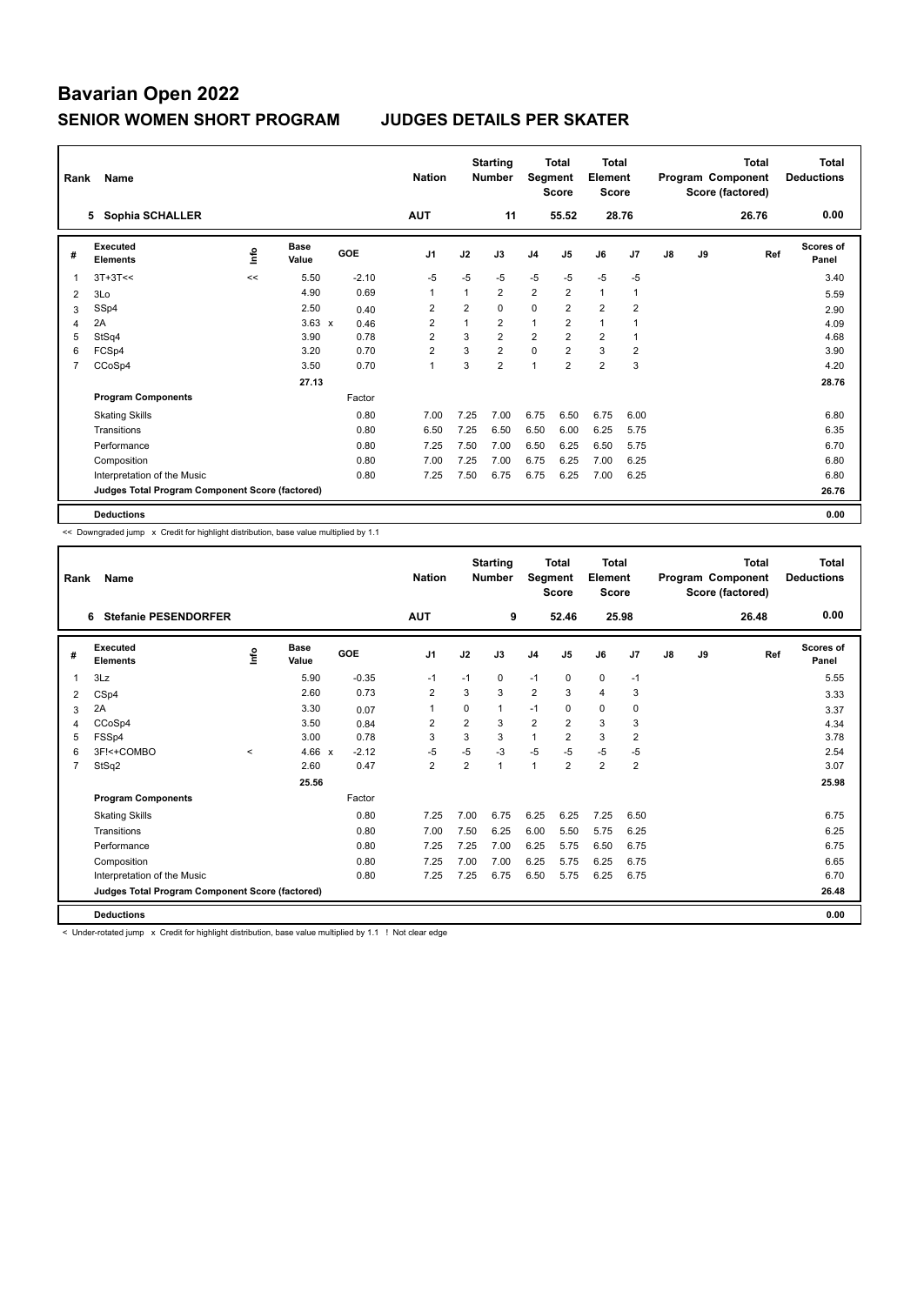| Rank           | Name                                            | <b>Nation</b> |                      | <b>Starting</b><br><b>Number</b> |                | <b>Total</b><br>Segment<br><b>Score</b> | <b>Total</b><br>Element<br><b>Score</b> |                |                |                | <b>Total</b><br>Program Component<br>Score (factored) | <b>Total</b><br><b>Deductions</b> |    |       |                           |
|----------------|-------------------------------------------------|---------------|----------------------|----------------------------------|----------------|-----------------------------------------|-----------------------------------------|----------------|----------------|----------------|-------------------------------------------------------|-----------------------------------|----|-------|---------------------------|
|                | Olivia LISKO<br>7                               |               |                      |                                  | <b>FIN</b>     |                                         | 6                                       |                | 52.34          |                | 28.66                                                 |                                   |    | 23.68 | 0.00                      |
| #              | Executed<br><b>Elements</b>                     | ۴             | <b>Base</b><br>Value | GOE                              | J <sub>1</sub> | J2                                      | J3                                      | J <sub>4</sub> | J <sub>5</sub> | J6             | J7                                                    | $\mathsf{J}8$                     | J9 | Ref   | <b>Scores of</b><br>Panel |
| 1              | $3T+2T$                                         |               | 5.50                 | 0.34                             | $\mathbf 0$    | $\overline{2}$                          | $\mathbf{1}$                            | $\mathbf{1}$   | $\mathbf 0$    | 3              | $\mathbf 0$                                           |                                   |    |       | 5.84                      |
| $\overline{2}$ | 3F!                                             |               | 5.30                 | 0.00                             | $-1$           | $-1$                                    | 0                                       | $\overline{2}$ | 0              | 0              | 1                                                     |                                   |    |       | 5.30                      |
| 3              | FSSp4                                           |               | 3.00                 | 0.60                             | 2              | 2                                       | $\overline{2}$                          | $\overline{2}$ | $\overline{2}$ | $\mathbf{1}$   | $\overline{2}$                                        |                                   |    |       | 3.60                      |
| 4              | 2A                                              |               | $3.63 \times$        | $-0.07$                          | 0              | 0                                       | $\mathbf 0$                             | $\mathbf 0$    | 0              | $-1$           | $-1$                                                  |                                   |    |       | 3.56                      |
| 5              | StSq3                                           |               | 3.30                 | 0.26                             | $\Omega$       | $\overline{1}$                          | $\Omega$                                | $\overline{2}$ | $\Omega$       | $\overline{2}$ | 1                                                     |                                   |    |       | 3.56                      |
| 6              | LSp4                                            |               | 2.70                 | 0.11                             | $\Omega$       | 0                                       | $\Omega$                                | $\mathbf{1}$   | $\Omega$       | $\overline{2}$ | $\overline{1}$                                        |                                   |    |       | 2.81                      |
| $\overline{7}$ | CCoSp4                                          |               | 3.50                 | 0.49                             | 1              | 1                                       | $\mathbf{1}$                            | $\overline{2}$ | 1              | $\overline{2}$ | $\overline{2}$                                        |                                   |    |       | 3.99                      |
|                |                                                 |               | 26.93                |                                  |                |                                         |                                         |                |                |                |                                                       |                                   |    |       | 28.66                     |
|                | <b>Program Components</b>                       |               |                      | Factor                           |                |                                         |                                         |                |                |                |                                                       |                                   |    |       |                           |
|                | <b>Skating Skills</b>                           |               |                      | 0.80                             | 5.75           | 6.25                                    | 6.25                                    | 6.25           | 5.25           | 6.50           | 5.50                                                  |                                   |    |       | 6.00                      |
|                | Transitions                                     |               |                      | 0.80                             | 5.50           | 6.00                                    | 5.75                                    | 6.00           | 4.75           | 6.50           | 5.25                                                  |                                   |    |       | 5.70                      |
|                | Performance                                     |               |                      | 0.80                             | 5.25           | 6.25                                    | 6.50                                    | 6.25           | 5.00           | 6.75           | 5.75                                                  |                                   |    |       | 6.00                      |
|                | Composition                                     |               |                      | 0.80                             | 5.50           | 6.25                                    | 6.50                                    | 6.25           | 5.25           | 7.00           | 5.50                                                  |                                   |    |       | 6.00                      |
|                | Interpretation of the Music                     |               |                      | 0.80                             | 5.25           | 6.00                                    | 6.50                                    | 6.25           | 5.00           | 6.75           | 5.50                                                  |                                   |    |       | 5.90                      |
|                | Judges Total Program Component Score (factored) |               |                      |                                  |                |                                         |                                         |                |                |                |                                                       |                                   |    |       | 23.68                     |
|                | <b>Deductions</b>                               |               |                      |                                  |                |                                         |                                         |                |                |                |                                                       |                                   |    |       | 0.00                      |

x Credit for highlight distribution, base value multiplied by 1.1 ! Not clear edge

| Rank           | Name                                            |         | <b>Nation</b>        |            | <b>Starting</b><br><b>Number</b> | Segment        | <b>Total</b><br><b>Score</b> | <b>Total</b><br>Element<br><b>Score</b> |                |                |                | <b>Total</b><br>Program Component<br>Score (factored) | <b>Total</b><br><b>Deductions</b> |       |                           |
|----------------|-------------------------------------------------|---------|----------------------|------------|----------------------------------|----------------|------------------------------|-----------------------------------------|----------------|----------------|----------------|-------------------------------------------------------|-----------------------------------|-------|---------------------------|
|                | Aya HATAKAWA<br>8                               |         |                      |            | <b>GER</b>                       |                | $\mathbf{2}$                 |                                         | 48.92          | 24.44          |                |                                                       |                                   | 25.48 | $-1.00$                   |
| #              | Executed<br><b>Elements</b>                     | lnfo    | <b>Base</b><br>Value | GOE        | J <sub>1</sub>                   | J2             | J3                           | J <sub>4</sub>                          | J5             | J6             | J7             | J8                                                    | J9                                | Ref   | <b>Scores of</b><br>Panel |
| 1              | 2A                                              |         | 3.30                 | $-0.33$    | $-2$                             | $-1$           | $-1$                         | $-2$                                    | 0              | $-1$           | 0              |                                                       |                                   |       | 2.97                      |
| 2              | 3Lz                                             |         | 5.90                 | $-0.83$    | $-1$                             | $-1$           | $-2$                         | $-2$                                    | $-1$           | $\mathbf 0$    | $-2$           |                                                       |                                   |       | 5.07                      |
| 3              | LSp4                                            |         | 2.70                 | 0.38       | 1                                | 2              |                              | 1                                       | 2              | 2              | $\mathbf{1}$   |                                                       |                                   |       | 3.08                      |
| 4              | 3S<+COMBO                                       | $\prec$ | $3.78 \times$        | $-1.72$    | $-5$                             | $-5$           | $-5$                         | $-5$                                    | $-5$           | $-5$           | $-5$           |                                                       |                                   |       | 2.06                      |
| 5              | FSSp4                                           |         | 3.00                 | 0.30       | 1                                | $\mathbf{1}$   | 1                            | $\mathbf{1}$                            | $\overline{2}$ | $\mathbf{1}$   | $\mathbf{1}$   |                                                       |                                   |       | 3.30                      |
| 6              | StSq3                                           |         | 3.30                 | 0.53       |                                  | $\overline{2}$ | $\overline{2}$               | $\overline{1}$                          | $\overline{2}$ | 3              | $\mathbf{1}$   |                                                       |                                   |       | 3.83                      |
| $\overline{7}$ | CCoSp4                                          |         | 3.50                 | 0.63       | $\overline{2}$                   | $\overline{2}$ | $\overline{1}$               | $\overline{1}$                          | 3              | $\overline{2}$ | $\overline{2}$ |                                                       |                                   |       | 4.13                      |
|                |                                                 |         | 25.48                |            |                                  |                |                              |                                         |                |                |                |                                                       |                                   |       | 24.44                     |
|                | <b>Program Components</b>                       |         |                      | Factor     |                                  |                |                              |                                         |                |                |                |                                                       |                                   |       |                           |
|                | <b>Skating Skills</b>                           |         |                      | 0.80       | 6.75                             | 6.75           | 6.75                         | 6.25                                    | 6.00           | 7.50           | 6.25           |                                                       |                                   |       | 6.55                      |
|                | Transitions                                     |         |                      | 0.80       | 6.25                             | 6.50           | 6.25                         | 6.00                                    | 5.50           | 6.25           | 5.75           |                                                       |                                   |       | 6.10                      |
|                | Performance                                     |         |                      | 0.80       | 6.50                             | 6.25           | 6.75                         | 6.00                                    | 5.50           | 6.75           | 6.00           |                                                       |                                   |       | 6.30                      |
|                | Composition                                     |         |                      | 0.80       | 6.50                             | 6.50           | 6.75                         | 6.00                                    | 6.00           | 7.00           | 6.25           |                                                       |                                   |       | 6.40                      |
|                | Interpretation of the Music                     |         |                      | 0.80       | 6.75                             | 6.75           | 6.50                         | 6.25                                    | 5.50           | 6.75           | 6.25           |                                                       |                                   |       | 6.50                      |
|                | Judges Total Program Component Score (factored) |         |                      |            |                                  |                |                              |                                         |                |                |                |                                                       |                                   |       | 25.48                     |
|                | <b>Deductions</b>                               |         | Falls:               | $-1.00(1)$ |                                  |                |                              |                                         |                |                |                |                                                       |                                   |       | $-1.00$                   |

< Under-rotated jump x Credit for highlight distribution, base value multiplied by 1.1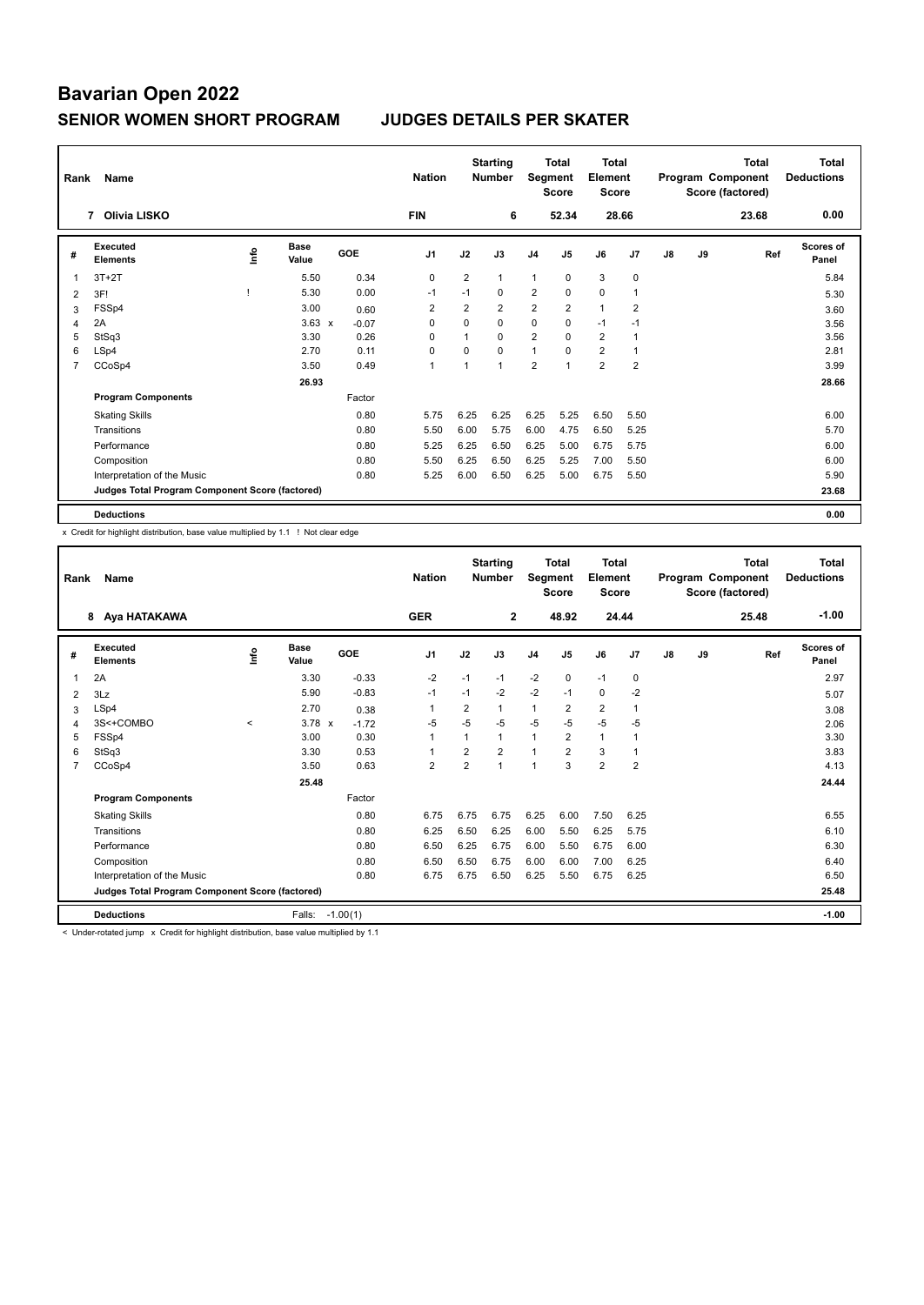| Rank | Name                                            |              |                      |            | <b>Nation</b>  |                | <b>Starting</b><br><b>Number</b> | Segment        | <b>Total</b><br><b>Score</b> | <b>Total</b><br>Element<br><b>Score</b> |                |               |    | <b>Total</b><br>Program Component<br>Score (factored) | <b>Total</b><br><b>Deductions</b> |
|------|-------------------------------------------------|--------------|----------------------|------------|----------------|----------------|----------------------------------|----------------|------------------------------|-----------------------------------------|----------------|---------------|----|-------------------------------------------------------|-----------------------------------|
|      | <b>Jennifer FISCHER</b><br>9                    |              |                      |            | <b>GER</b>     |                | 8                                |                | 40.10                        | 20.98                                   |                |               |    | 21.12                                                 | $-2.00$                           |
| #    | <b>Executed</b><br><b>Elements</b>              | ۴٥           | <b>Base</b><br>Value | <b>GOE</b> | J <sub>1</sub> | J2             | J3                               | J <sub>4</sub> | J <sub>5</sub>               | J6                                      | J <sub>7</sub> | $\mathsf{J}8$ | J9 | Ref                                                   | Scores of<br>Panel                |
| 1    | 2A                                              |              | 3.30                 | 0.33       | 1              |                | 1                                | $\mathbf{1}$   | 1                            | $\mathbf{1}$                            | $\overline{1}$ |               |    |                                                       | 3.63                              |
| 2    | 3Fq                                             | q            | 5.30                 | $-2.65$    | $-5$           | $-5$           | $-5$                             | $-5$           | $-5$                         | $-5$                                    | $-5$           |               |    |                                                       | 2.65                              |
| 3    | FSSp4                                           |              | 3.00                 | 0.24       | $-2$           | $\overline{2}$ | $\mathbf{1}$                     | $\mathbf{1}$   | $\overline{2}$               | 0                                       | $\mathbf 0$    |               |    |                                                       | 3.24                              |
| 4    | 3Lo<+COMBO                                      | $\checkmark$ | $4.31 \times$        | $-1.96$    | $-5$           | $-5$           | $-5$                             | $-5$           | $-5$                         | $-5$                                    | $-5$           |               |    |                                                       | 2.35                              |
| 5    | CSp3                                            |              | 2.30                 | $-0.05$    | 0              | $\Omega$       | $-2$                             | $\mathbf 0$    | $\mathbf 0$                  | $-1$                                    | $\mathbf 0$    |               |    |                                                       | 2.25                              |
| 6    | StSq3                                           |              | 3.30                 | 0.13       | 0              |                | $\Omega$                         | $\mathbf{1}$   | $\mathbf 0$                  | $\mathbf 0$                             | $\overline{1}$ |               |    |                                                       | 3.43                              |
| 7    | CCoSp4                                          |              | 3.50                 | $-0.07$    | $-1$           | 0              | 0                                | $\mathbf 0$    | 0                            | $-1$                                    | $\mathbf 0$    |               |    |                                                       | 3.43                              |
|      |                                                 |              | 25.01                |            |                |                |                                  |                |                              |                                         |                |               |    |                                                       | 20.98                             |
|      | <b>Program Components</b>                       |              |                      | Factor     |                |                |                                  |                |                              |                                         |                |               |    |                                                       |                                   |
|      | <b>Skating Skills</b>                           |              |                      | 0.80       | 5.25           | 5.50           | 5.50                             | 6.00           | 5.00                         | 5.75                                    | 5.50           |               |    |                                                       | 5.50                              |
|      | Transitions                                     |              |                      | 0.80       | 5.00           | 5.25           | 5.00                             | 5.75           | 4.00                         | 5.00                                    | 4.50           |               |    |                                                       | 4.95                              |
|      | Performance                                     |              |                      | 0.80       | 5.25           | 5.00           | 5.00                             | 5.75           | 4.50                         | 5.50                                    | 4.75           |               |    |                                                       | 5.10                              |
|      | Composition                                     |              |                      | 0.80       | 5.50           | 5.25           | 5.75                             | 6.00           | 4.25                         | 5.75                                    | 5.00           |               |    |                                                       | 5.45                              |
|      | Interpretation of the Music                     |              |                      | 0.80       | 5.50           | 5.50           | 5.50                             | 6.00           | 4.50                         | 5.25                                    | 5.25           |               |    |                                                       | 5.40                              |
|      | Judges Total Program Component Score (factored) |              |                      |            |                |                |                                  |                |                              |                                         |                |               |    |                                                       | 21.12                             |
|      | <b>Deductions</b>                               |              | Falls:               | $-2.00(2)$ |                |                |                                  |                |                              |                                         |                |               |    |                                                       | $-2.00$                           |

< Under-rotated jump x Credit for highlight distribution, base value multiplied by 1.1 q Jump landed on the quarter

| Rank           | Name                                            |         |                      |            | <b>Nation</b>            |          | <b>Starting</b><br><b>Number</b> | Segment        | <b>Total</b><br><b>Score</b> | <b>Total</b><br>Element<br><b>Score</b> |                |    |    | <b>Total</b><br>Program Component<br>Score (factored) | <b>Total</b><br><b>Deductions</b> |
|----------------|-------------------------------------------------|---------|----------------------|------------|--------------------------|----------|----------------------------------|----------------|------------------------------|-----------------------------------------|----------------|----|----|-------------------------------------------------------|-----------------------------------|
|                | Yasemin ZEKI<br>10                              |         |                      |            | <b>TUR</b>               |          | 12                               |                | 34.35                        | 16.67                                   |                |    |    | 18.68                                                 | $-1.00$                           |
| #              | Executed<br><b>Elements</b>                     | ١nf٥    | <b>Base</b><br>Value | GOE        | J <sub>1</sub>           | J2       | J3                               | J <sub>4</sub> | J5                           | J6                                      | J7             | J8 | J9 | Ref                                                   | <b>Scores of</b><br>Panel         |
| 1              | 2Lz+COMBO                                       |         | 2.10                 | $-1.05$    | $-5$                     | $-5$     | $-5$                             | $-5$           | $-5$                         | $-5$                                    | $-5$           |    |    |                                                       | 1.05                              |
| 2              | $2Lo*$                                          | $\star$ | 0.00                 | 0.00       | $\overline{\phantom{a}}$ |          | $\overline{a}$                   | ۰              |                              | $\overline{a}$                          | ٠              |    |    |                                                       | 0.00                              |
| 3              | SSp4                                            |         | 2.50                 | 0.20       | 1                        |          | 0                                | 1              |                              | $\mathbf{1}$                            | 0              |    |    |                                                       | 2.70                              |
| $\overline{4}$ | 2A                                              |         | $3.63 \times$        | 0.33       | 1                        |          | $\mathbf{1}$                     | 1              |                              | 0                                       |                |    |    |                                                       | 3.96                              |
| 5              | FCSp4                                           |         | 3.20                 | 0.19       | $\Omega$                 |          | $\Omega$                         | 1              |                              | $\Omega$                                | $\overline{1}$ |    |    |                                                       | 3.39                              |
| 6              | StSq2                                           |         | 2.60                 | $-0.21$    | $-2$                     | $\Omega$ | $-2$                             | $\mathbf{1}$   | $-1$                         | $-1$                                    | $\mathbf 0$    |    |    |                                                       | 2.39                              |
| $\overline{7}$ | CCoSp3                                          |         | 3.00                 | 0.18       | $\overline{2}$           | $\Omega$ | $\Omega$                         | $\mathbf 0$    | $\mathbf{1}$                 | $\mathbf{1}$                            | $\overline{1}$ |    |    |                                                       | 3.18                              |
|                |                                                 |         | 17.03                |            |                          |          |                                  |                |                              |                                         |                |    |    |                                                       | 16.67                             |
|                | <b>Program Components</b>                       |         |                      | Factor     |                          |          |                                  |                |                              |                                         |                |    |    |                                                       |                                   |
|                | <b>Skating Skills</b>                           |         |                      | 0.80       | 5.50                     | 4.50     | 4.50                             | 4.75           | 4.75                         | 5.25                                    | 5.50           |    |    |                                                       | 4.95                              |
|                | Transitions                                     |         |                      | 0.80       | 5.00                     | 4.00     | 4.25                             | 4.50           | 4.75                         | 4.25                                    | 5.00           |    |    |                                                       | 4.55                              |
|                | Performance                                     |         |                      | 0.80       | 4.75                     | 3.75     | 4.75                             | 4.50           | 4.25                         | 4.75                                    | 4.75           |    |    |                                                       | 4.60                              |
|                | Composition                                     |         |                      | 0.80       | 5.00                     | 4.25     | 4.50                             | 4.75           | 4.50                         | 5.00                                    | 5.50           |    |    |                                                       | 4.75                              |
|                | Interpretation of the Music                     |         |                      | 0.80       | 4.75                     | 4.00     | 4.25                             | 4.75           | 4.00                         | 4.75                                    | 5.25           |    |    |                                                       | 4.50                              |
|                | Judges Total Program Component Score (factored) |         |                      |            |                          |          |                                  |                |                              |                                         |                |    |    |                                                       | 18.68                             |
|                | <b>Deductions</b>                               |         | Falls:               | $-1.00(1)$ |                          |          |                                  |                |                              |                                         |                |    |    |                                                       | $-1.00$                           |

\* Invalid element x Credit for highlight distribution, base value multiplied by 1.1